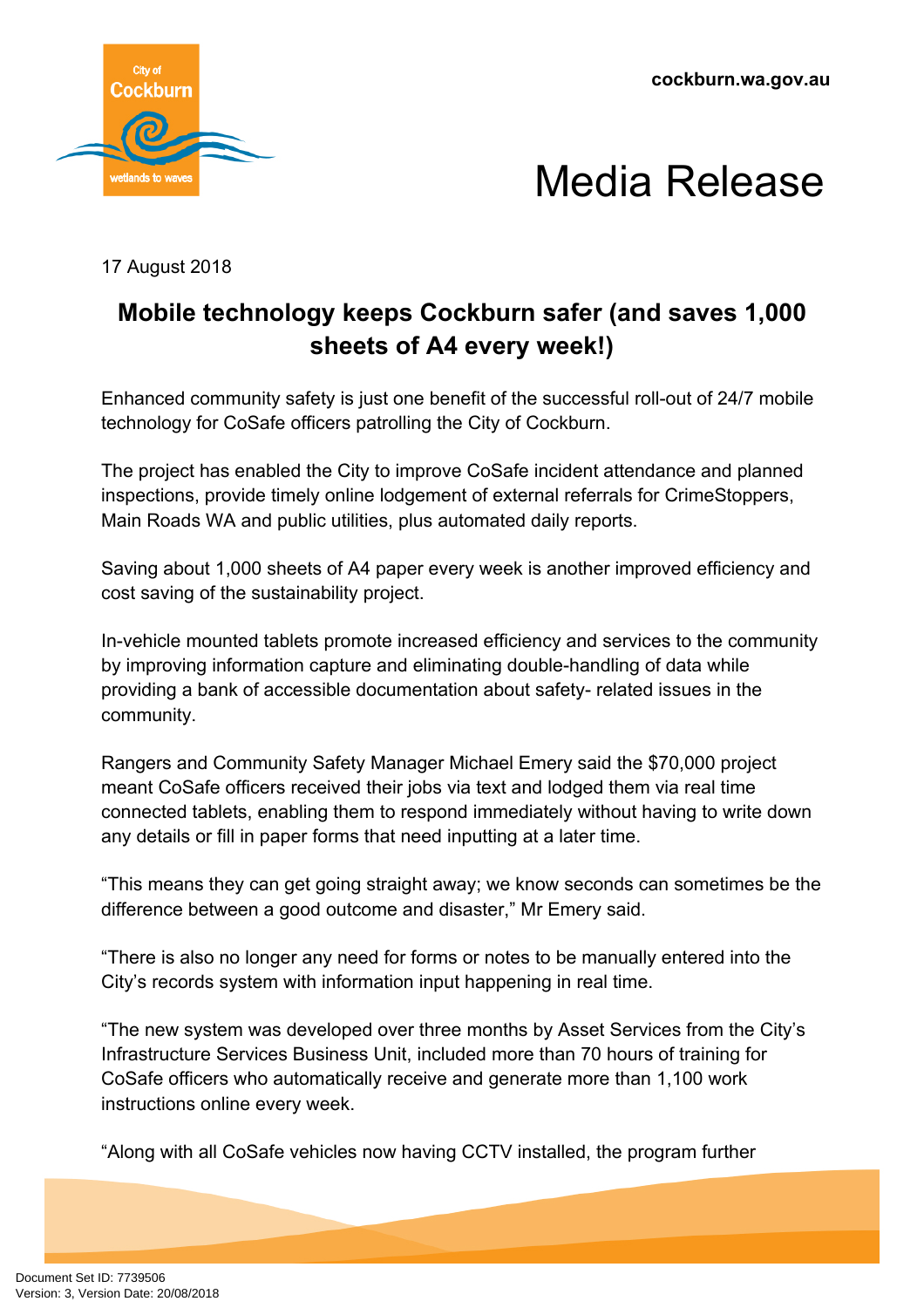

## Media Release

enhances the safety of our officers and the quality of information collected by CoSafe."

It's the latest in the City's ongoing Mobile Strategy being delivered by Asset Services which has introduced mobile technology to the City's Engineering and Works Directorate, embarking on a landmark pilot project with its Parks team in 2014.

The City has since deployed about 60 tablets across its operational workforce including the Parks, Bushland, Roads and Workshop teams.

"Cockburn was the first WA council to pilot and implement Technology One mobile technology, which is a big sustainability tick for the City," Mr Emery said.

"It's a win-win for our residents, and it's great for our employees to learn new, innovative and valuable skills with cutting-edge technology to make their work more efficient."

**Caption:** *CoSafe Officer Jared Isaacs demonstrates new mobile technology now installed in all CoSafe patrol vehicles.* **Picture:** Nadia Ucich.